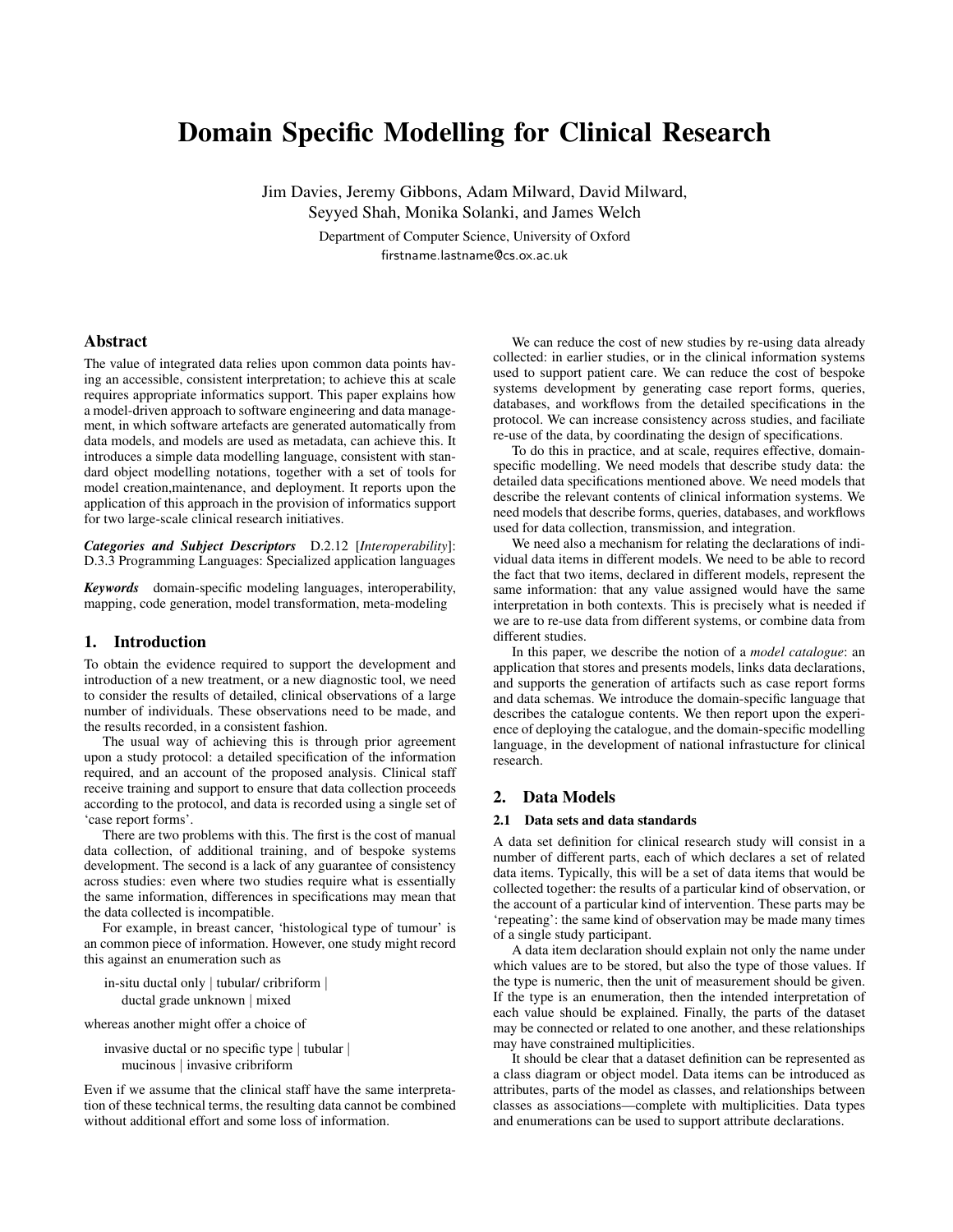

Figure 1. Generic data modelling language

A data set definition may apply to more than one study. It may also be used as a data standard for communication between information systems used in healthcare. The UK National Laboratory Medicines Catalogue, for example, provides a set of standard definitions for pathology reports, to facilitate safe, effective data transfer across different systems.

## 2.2 Studies, forms, schemas, and databases

A data set definition will not contain enough information to completely characterise a study. The study protocol document will contain precise information about study timetables, workflows, and procedures, as well as a considerable amount of free text explanation. A domain-specific modelling language for studies would be more expressive than a domain-specific language of data set definitions.

Similarly, a domain-specific modelling language for case report forms will support the description of form structures, sections, and 'skip logic'; for example, 'if yes, then go to Question 5'. A modelling language for XML schemas will support the description of schema structures, choices, and complex types, and a modelling language for databases will include information about queries and constraints.

A model of a case report form will contain a number of data item declarations, each with the same information content as a data item definition in an abstract data model. We might be forgiven, then, for thinking that we might not need an abstract data modelling language: we could simply consider, relate, and re-use data definitions from models of 'real' artefacts: studies, forms, schemas, and databases.

However, the fact that a model corresponds to a particular artefact, or even a particular kind of artefact, provides additional context for the data definitions it contains. Whether or not there are additional, explicit constraints upon a data item, the fact that any data collected will have been entered into an implementation of the form tells us strictly more about it—narrowing the interpretation of the data definition.

# 2.3 Models as metadata

A domain-specific model used in the generation or documentation of an artefact represents valuable metadata about that artefact, and also about any data that the artefact is used to collect or produce. A domain-specific data model—or a data component of any model, for that matter—can be used as metadata about other models. In this way, we can relate artefacts described by different models, and hence the data collected by different studies, forms, or schemas.

To use a model as metadata for an artefact, we have only to create a link between the artefact and a published instance of the model, held in a repository or *model catalogue*. This link may be created automatically if the artefact is generated from the model, or if the model is generated from the artefact: for example, we may generate a more abstract data model from the schema of a relational database.

To use a model as metadata for another model, we create links between the two models. Typically, these will be links between individual data items: for example, an attribute in a model of a form, labelled *height*, could be linked to an attribute in a model of a data set or data standard, labelled *patient's height in cm, measured without shoes*, to indicate that form attribute has all of the properties described in the data set definition.

As we argued above, the form attribute will be further constrained by the remainder of the form model, so the relationship between the two is asymmetric. For this reason, we refer to such a link as an 'implements' relationship. If a pair of attributes are 'implementations' of each other, then we refer to the pair of links as a 'same as' relationship.

In general, we do not expect to find 'same as' relationships between attributes. Different models will add different constraints to the definition of a data item. Instead, consistency of data definitions between studies, forms, or schemas will be represented by 'implements' links to the same data set or data standard. The data definitions are not identical, but are consistent as far as the constraints of the data standard are concerned.

## 3. Implementation

## 3.1 Generic data modelling language

A model for a generic data modelling language is shown in Figure 1. All data classes, data elements, and data types are declared and managed within Models. A Class may contain many Elements, and may have other classes as components—corresponding to the UML concept of composition. An element has a unique Type, which may be reference-valued, a Primitive type, or an Enumeration. Reference types correspond to class names within this or some other model. EnumValue, enumeration values, are managed as separate, identified items.

A model may be declared as a new version of an existing model. Any of the items within a model may be declared as a refinement of an existing item. This indicates that its interpretation or semantics should be seen as an extension of those associated with that other item. Typically, this will correspond to the author of the model recording that a particular data class or data element is intended to conform to some existing, published standard.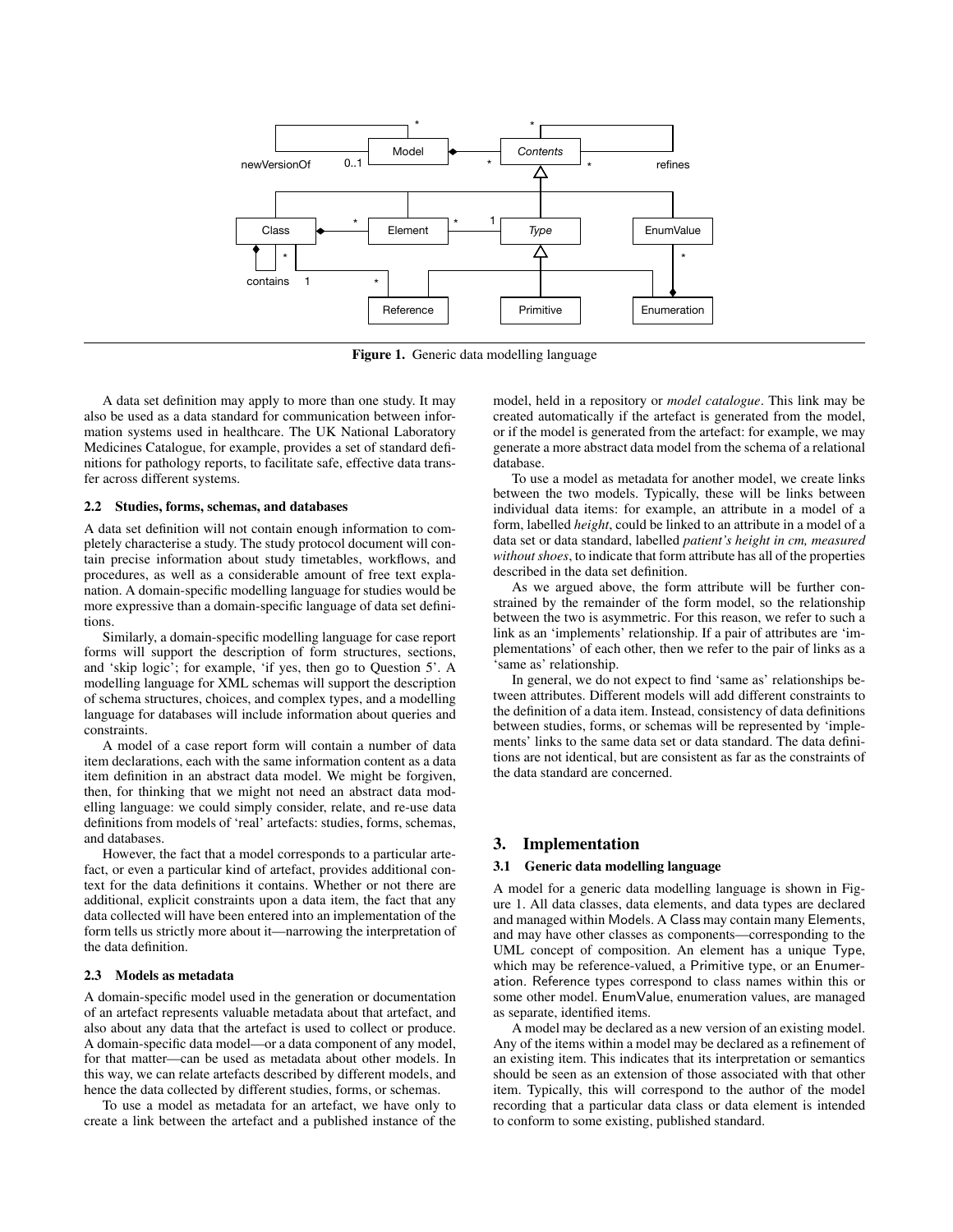

Figure 2. Domain specific data modelling

## 3.2 Domain-specific data models

The current model catalogue implementation supports the creation, storage, and management of data models in the language of Figure 1. Domain-specific models of studies, forms, and schemas are generated from these models, using different sets of heuristics, but are not themselves managed as catalogue items. A more comprehensive approach would involve persisting, managing, and editing these models alongside the generic data models that they correspond to: the generation process could then work in both directions.

Figure 2 shows the relationship between domain-specific data models—in particular, models of form designs—and generic data models. It shows also the implementations derived from the form designs using a model-driven approach. In the terminology of MDA [18], we may see the form model as a platform-independent entity (at the M1 metamodelling level) and the form implementation as a platform-specific entity (also at M1).

The data model language and the form model language are both entities at the M2 level. The catalogue would support both of these as instances of a data metamodelling language (or model metalanguage) at the M3 level. The relationship between the generic data model and the corresponding domain-specific model would be one of data refinement, in the sense of [19]: in the case of a form model, this would be a simple correspondence between classes, elements, and datatypes; for a workflow or process model, the ways in which data is exposed through transactions and events would need to be considered.

The advantage of this more comprehensive approach is that aspects of form design and implementation can be introduced and managed directly, through editing of Form Models, rather than being encoded as options in a generation pipeline. The corresponding generic data model may be abstracted automatically from the form model; alternatively, the form model may be partially (re- )generated from the generic data model, in the sense of [6].

An alternative approach is shown in Figure 3, in which the generic data model is used as a metamodel for domain-specific data modelling languages. Existing language and tool support for the use of models as metamodels in this context does not allow for the definition and maintenance of the 'instance of' relationships in the diagram, and the catalogue implementation under development follows the approach of Figure 2. However, this alternative approach would remove the need to maintain separate, generic data models, and it remains the subject of active investigation.

#### 3.3 Catalogue Implementation

In designing the catalogue, we paid considerable attention to the ISO/IEC 11179 standard for metadata registration, which sets out a design for metadata catalogues. Some difficulties have been encountered in the practical application of ISO/IEC 11179 at scale: see, for example [13] and [14].

The principal complaint is that there is no structuring mechanism for data definitions: data items can be associated only at the conceptual level. As a result, each item has to be defined separately: there is no opportunity to add the same information to several data item definitions at once, whether this is within the model, or as a link to another model.

The approach taken in our implementation of the model catalogue is more general: the use of tagging supports multiple classification schemes, and allows the representation of relationships as well as simple taxonomies. However, it should be clear that our catalogue could be used, under suitable constraints, as an effective implementation of the ISO/IEC 11179 standard.

This applies also to the processes of registration, versioning, and publication. Every object stored in the catalogue is managed as an *administered item*, in the language of the standard. The notion of linking in the catalogue implementation allows us to exploit this administrative information in the automatic creation and maintenance of semantic links, and the administrative processes are generalised to provide support for collaborative development.

The existing model catalogue is built using the Groovy/Grails framework, which takes a model-view-controller approach to data management and presentation. The key advantage of this platform has been the ability to revisit the underlying data representation the domain model—without needing to re-implement the presentation layer, and vice versa. As the software was developed in the course of application, this was particularly important.

A 'discourse' plugin provides support for collaborative development of models and data definitions, with users able to contribute to a comment history for each administered item, prompting responses from other users as necessary. This proved particularly important given that many of the clinical scientists were contributing to the dataset development in their spare time.

#### 3.4 Generation pipelines

The existing implementation has been used to generate several different types of artefact, including:

*Case report form models* for consumption by the OpenClinica clinical trials management system. These take the form of Excel spreadsheets with columns specifying form structure, question text, response types, logical constraints (including skip logic), and presentation controls. These models are generated from form models in the data modelling language by way of a complex transformation: the hierarchical structure of the data model is flattened to produce lists of sections, repeating groups, and questions. Default values and implementations are included as part of the transformation: for example, we provide custom validation for textual fields that are tagged with constraints in the form of regular expressions.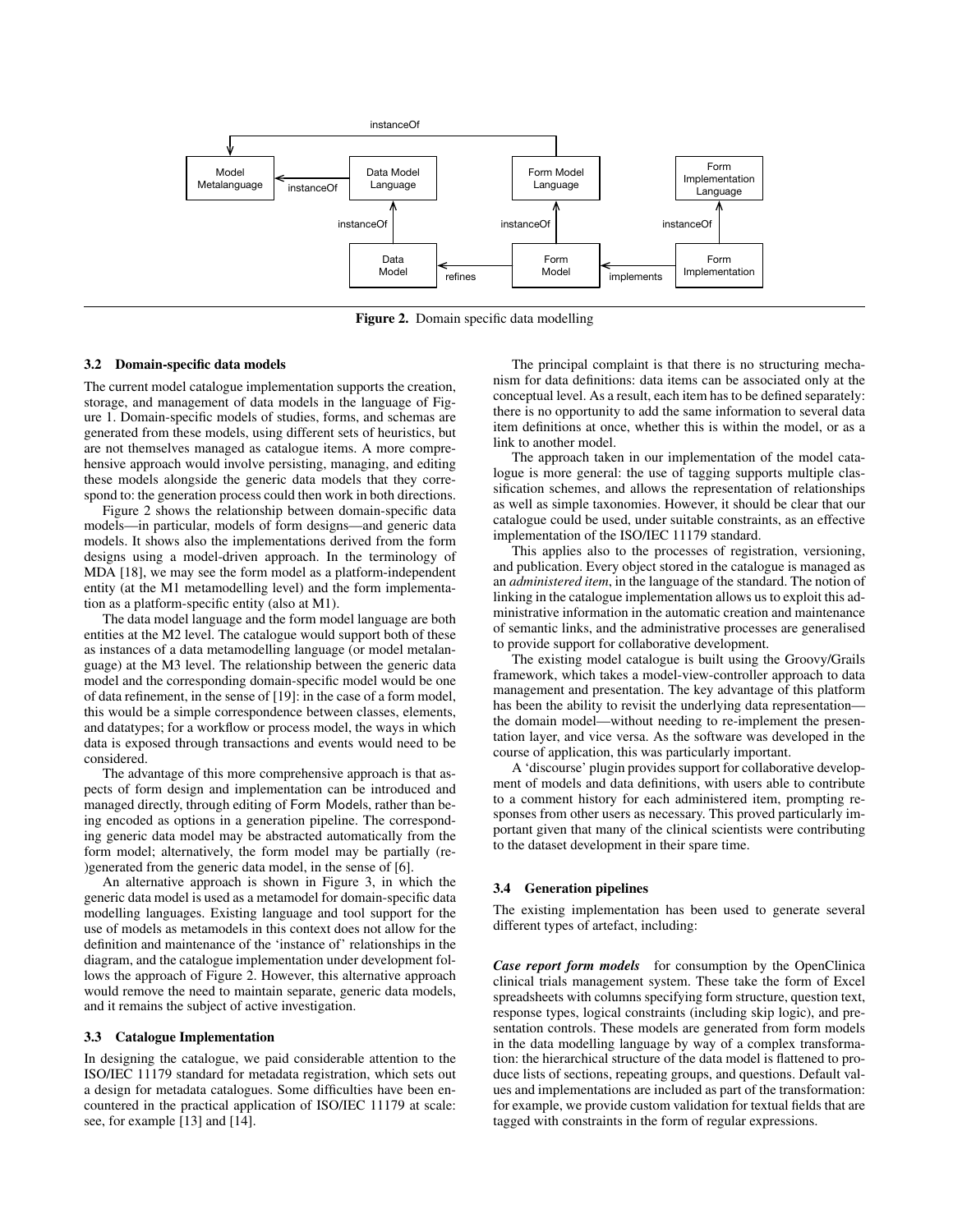

Figure 3. Domain specific data metamodelling

*Database triggers* To support the automatic processing of data received from the clinical trials system, we require a collection of triggers for the underlying database. These ensure that the combination of existing and newly-received data is properly normalised. This is particularly important where data is being collected against different versions of the same form.

*XML schemas for electronic document submission* This is a more straightforward transformation, as the structure of the XML schemas is closer to that of the data models. However, additional processing is required to produce normalised, readable schemas. For example, if there are several data elements sharing the same datatype, we would wish to include that datatype only once within the schema.

*Tools for creating and validating .csv files* For some of the systems that we are working with, the easiest way to import or export information is in comma-separated value format. In this case, we are not generating a specification of the data format in some implementation language; we are instead generating tools that will ensure that the values presented in a file comply with the model constraints.

*Data manuals* Datasets and data standards in health informatics are communicated through documents in which each data point is listed along with its intended interpretation. These manuals are automatically generated, ensuring consistency between the information that they present and the tools used for data acquisition and processing.

## 4. Experience

### 4.1 Re-use of data from clinical information systems

The UK National Institute of Health Research (NIHR) is funding an *£*11m programme of work across five large university-hospital partnerships: at Oxford, Cambridge, Imperial College London, University College London, and Guy's and St. Thomas'. The aim of the programme is to create the infrastructure needed to support data re-use and translational research across these five institutions.

The programme, the NIHR Health Informatics Collaborative (HIC), was initiated in 2013, with a focus upon five therapeutic areas: acute coronary syndromes, renal transplantation, ovarian cancer, hepatitis, and intensive care. The scope was increased in 2015 to include other cancers—breast, colorectal, lung, and prostate and other infectious diseases, including tuberculosis.

The key component of the infrastructure consists in repositories of patient data within each of the five institutions. The intention is that these repositories should hold a core set of data for each therapeutic area, populated automatically from clinical systems, together with detailed documentation on the provenance and interpretation of each data point.

Researchers can use the documentation to determine the availability and suitability of data for a particular study. They can use it also to determine comparability across institutions: whether there are any local differences in processes or equipment that would have a bearing upon the combination and re-use of the corresponding data. Once a study is approved, the repositories act as a single source of data, avoiding the need for data flows from individual clinical systems.

The development of the infrastructure required the development of a 'candidate data set' for each therapeutic area, as a core list of data points collected in the course of routine care that would have value also in translational research. Each institution then set out to determine which information systems, within their organisation, could be used to populate each of the candidate data sets: this was termed the 'data exploration exercise'.

The results of the exercise informed further development of the data sets, and data flows were established. To demonstrate and evaluate the new capability, 'exemplar research studies' were initiated in each therapeutic area, using data from all five institutions.

Each institution had a different combination of existing systems, a different approach to data integration, and a different strategy for informatics development. It was not feasible or appropriate to develop a common 'data repository' product for installation. Instead, a set of data models were distributed, and each institution worked to implement these using their own messaging, business intelligence, or data warehousing technologies.

None of the institutions had the capability to provide documentation on the provenance and interpretation of their data in any standard, computable format; the model or metadata aspect of the infrastructure was entirely new. It was this that drove—and continues to drive—the development of a comprehensive model catalogue application.

At the start of the project, teams of clinical researchers and leading scientists were given the responsibility of creating the candidate data sets for each therapeutic area. They did this by exchanging spreadsheets of data definitions in email. This proved to be a slow process, and face to face meetings were needed before any real progress could be made.

It proved difficult to properly represent repeating sections of the dataset—corresponding to investigations or interventions that may happen more than once for the same patient. Researchers resorted to Visio diagrams to try to explain how observations fitted into clinical pathways or workflows—and discovered that there were significant differences between pathways for the same disease at different institutions.

In one therapeutic area, these differences had a profound effect upon the interpretation of certain observations, and the candidate dataset was extended to include additional information on the pathway. Due to the complexity of the pathways involved, this was a time-consuming and error-prone process. Furthermore, the spreadsheets quickly became inconsistent with the Visio diagrams.

The candidate datasets were distributed to the informatics teams at the five institutions in the form of XML schemas. At first, these were created from scratch, rather than being generated. There were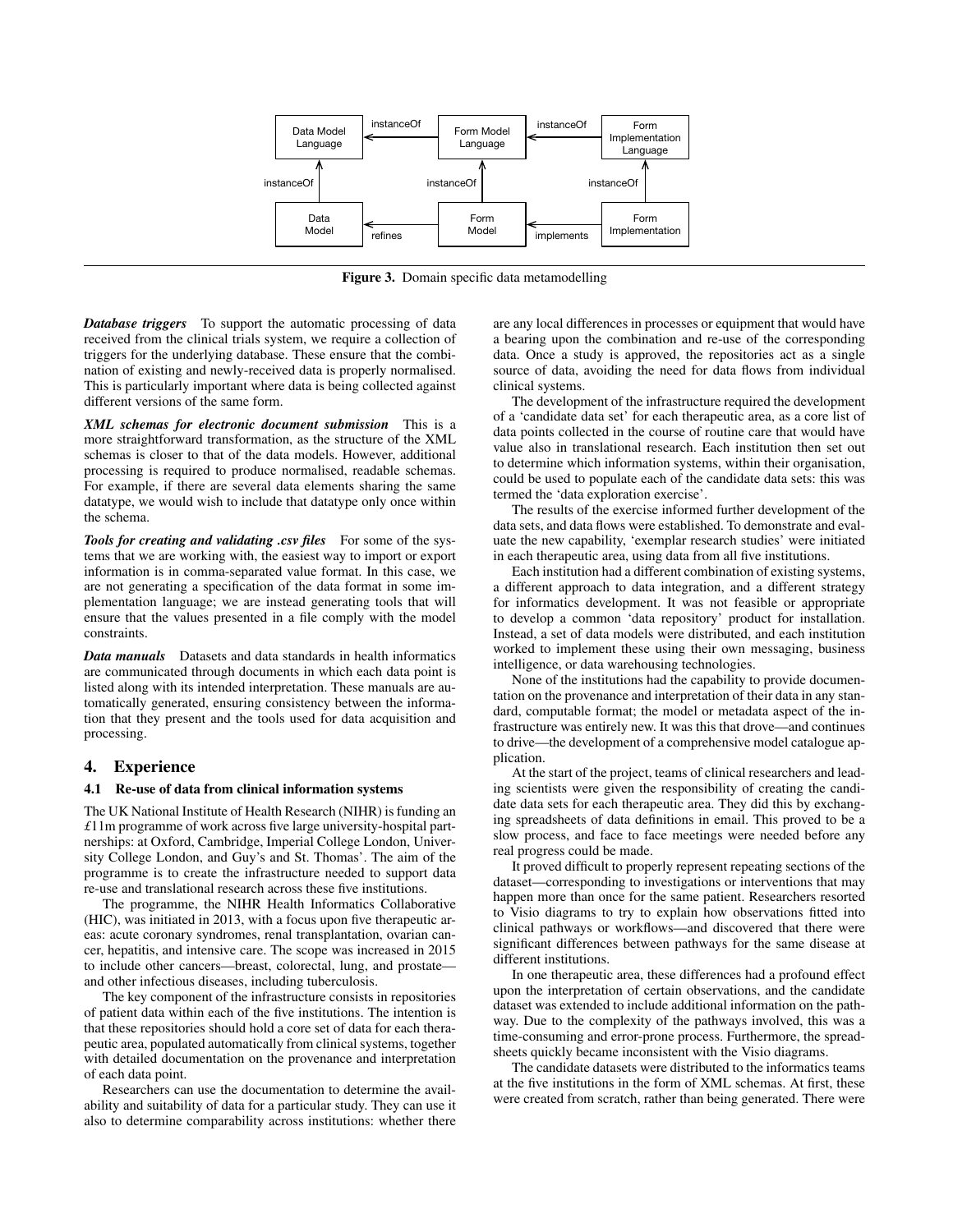many requests for changes to the schemas; these proved difficult to track and coordinate.

The exploration exercise was reported by adding columns to the distributed versions of the candidate dataset spreadsheets, listing the information systems containing the data points in question, or suggested alternatives where there were significant differences due to local systems and processes.

This was despite the availability of an initial version of the model catalogue. Researchers and local informatics teams preferred to work with spreadsheets, having little or no knowledge of modelling languages such as UML and no automatic support for model creation and maintenance. It fell to the software engineering team at the coordinating centre to record the datasets and variations in the catalogue.

While it was disappointing to have the researchers still working in spreadsheets, the ability to generate XML schemas from models, and to manage relationships between data items in different models and different versions, proved invaluable. In the second phase of the project, researchers are starting to abandon the spreadsheet mode of working, and are instead maintaining the datasets as data models, in the catalogue.

#### 4.2 Coordination of clinical data acquisition

The UK Department of Health, through the NIHR and the National Health Service (NHS), is providing funding for the whole genome sequencing of blood and tissue samples from patients with cancer, rare disorders, and infectious disease. A network of regional centres is being established to collect samples and data, and to provide access to genomic medicine across the whole of the country. The funding committed to date is approximately *£*300m.

The results of the whole genome sequencing will be linked to detailed information on each participant: clinical and laboratory information drawn from health records, ontological statements regarding abnormal features or conditions, and additional information obtained from the participant or their representatives. The information required will depend upon the nature of the disease that the patient is suffering from. For example, information on breast density is required in the case of breast cancer, but not for other diseases.

131 different diseases have been included in the sequencing programme thus far. Each disease corresponds to a different combination of clinical and laboratory data points, a different set of ontological statements, and a different set of questions for the participant. There are, however, significant overlaps between diseases: for example, many different rare diseases will require the same information on kidney or heart function.

The modelling task is at least an order of magnitude greater than that required for the NIHR HIC, and yet candidate datasets have already been created for more than half of the diseases included. This is due partly to the availability of the model catalogue application from the start of the project, and partly to the availability, within the catalogue, of the full complement of HIC-defined data models and related data sets—including the national NHS data dictionary and the national cancer reporting datasets.

Two routes are available for the provision of data from the network of contributing centres: direct data entry into electronic case report forms, in a on-line clinical trials management system; and electronic submission of data in XML format. The intended interpretation of the data required is explained in a regularly-updated set of data manuals.

It is important that the forms used for direct data entry, the schemas used for XML submission, and the data manuals are properly synchronised. An initial approach to this, in which a single model was used as the basis for the generation of all three kinds of artefact, proved inconvenient in practice. Although the same data points were to be collected in each case, the distribution of these data points across classes and sections was different.

Accordingly, the model catalogue is used to store three different data models for each dataset: one for the generation of the forms, another for the generation of the XML schemas, and one for the generation of the data manual. These models are semanticallylinked. If one is updated, then the fact that the others may now be inconsistent will be flagged to the user.

The same linkage is made with regard to existing reporting datasets and clinical audits. To avoid duplication of effort, the reporting datasets for the genomic medicine programme have been aligned with these activities. The existing datasets have been modelled, and updates to them will be tracked in the catalogue: again, potential inconsistencies can be flagged.

# 5. Related Work

The work described in this paper has evolved from the CancerGrid project [8], where an ISO/IEC 11179-compliant metadata registry was developed for curation of semantic metadata and model-driven generation of trial-specific software [5, 7]. The approach to generating forms in the CancerGrid project has been generalised significantly with the introduction of a data modelling language and a broader notion of semantic linking.

Another effort to develop an implementation of ISO/IEC 11179 is found in the US caBIG initiative [12]; however, their caCORE software development kit [11] applies model-driven development only to generate web service stubs, requiring developers to create application logic by hand, whereas our technique integrates with existing clinical Electronic Data Capture tools and workflows, such as OpenClinica [4].

Several efforts have addressed ontological representations for enabling data integration across metadata registries (MDRs). Sinaci and Erturkmen [16] describe a federated semantic metadata registry framework where Common Data Elements (CDEs) are exposed as Linked Open Data resources. Jeong *et al.* [10] present the Clinical Data Element Ontology (CDEO) for unified indexing and retrieval of elements across MDRs; they organise and represent CDEO concepts using SKOS. Tao *et al.* [17] present case studies in representing HL7 Detailed Clinical Models (DCMs) and the ISO/IEC 11179 model in the Web Ontology Language (OWL), but do not present any systematic metamodelling or language definition framework.

Ontology repositories can be considered closely analogous to model catalogues, they provide the infrastructure for storing, interlinking, querying, versioning, and visualising ontologies. Relationships capturing the alignments and mappings between ontologies are also captured, allowing easy navigability. Linked Open Vocabularies [2] provides a service for discovering vocabularies and ontologies published following the principles of linked data.

In the Model Driven Health Tools (MDHT) [3] project, the HL7 Clinical Document Architecture (CDA) standard [9] for managing patient records is implemented using Eclipse UML tools [1]. In principle, this is similar to our Model Catalogue approach, where the CDA metadata can be represented and implementations derived. However, MDHT supports only the CDA standard, whereas the Model Catalogue can interoperate with any metadata standard. The CDA standards are large and complex: Scott and Worden [15] advocate a model-driven approach to simplify the HL7 CDA.

## 6. Conclusion

The experience of applying the data model language, the model catalogue, and the associated generation tools in the context of clinical research informatics has led to the following suggestions.

A data dictionary is not enough. A simple, flat list of data definitions does not support re-use at scale: it requires the user